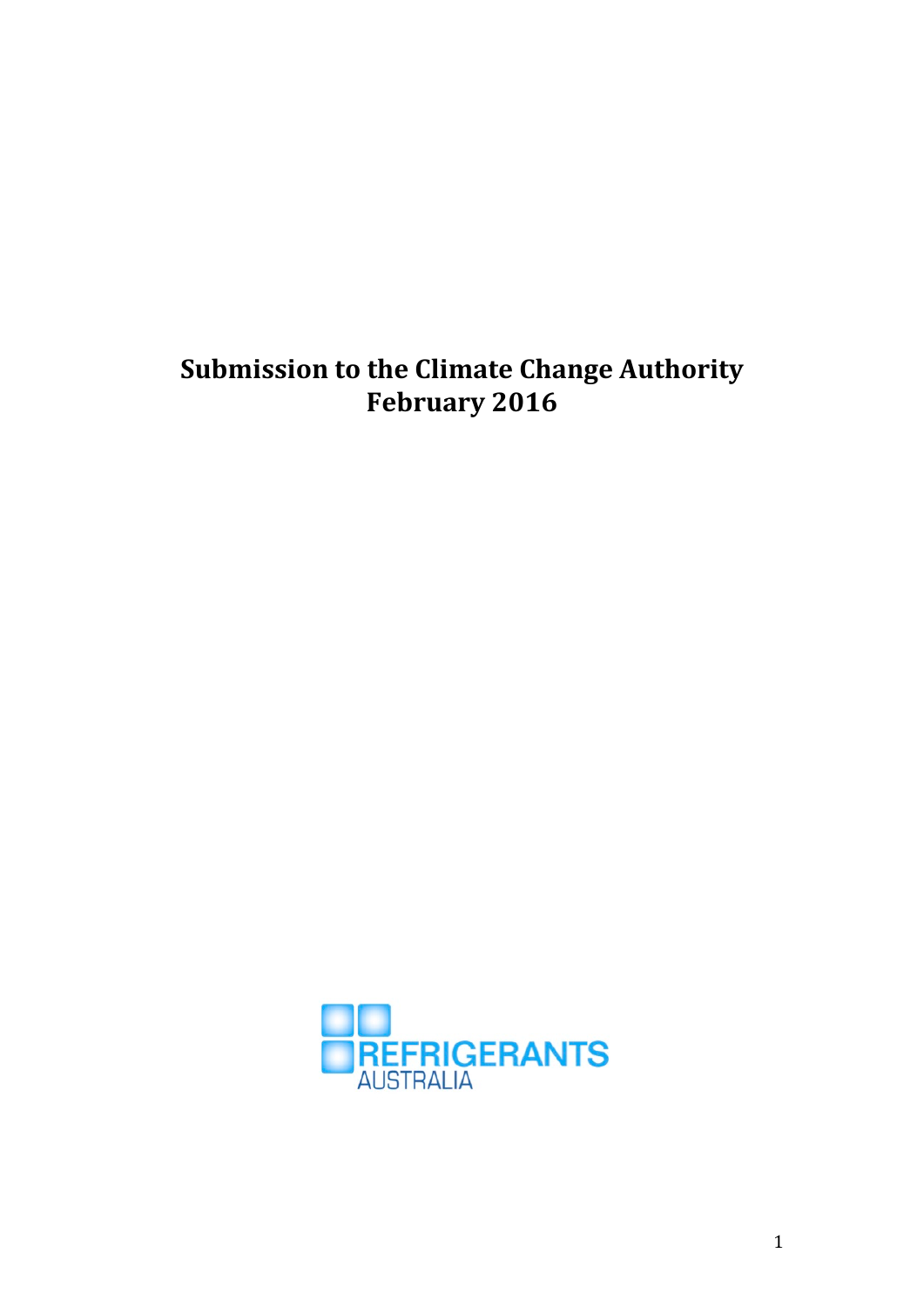## **Purpose**

This submission describes various approaches to mitigate greenhouse gas emissions from HFCs, and identifies a set of policy approaches that deliver the most abatement in a cost effective way.

#### **Background on HFCs**

HFCs are manmade substances. They are used for a variety of purposes including as refrigerants, as foam blowing agents, and in aerosols (particularly asthma puffers). In terms of tonnage of HFCs used globally, refrigerants are the main use. In these uses they have replaced ozone depleting substances.

HFCs are also potent greenhouse gases when emitted into the atmosphere, with global warming potentials (GWP) ranging from several thousand to the low hundreds depending on the gas. High GWP HFCs are increasingly being replaced by other HFCs with lower GWPs, by HFOs and by alternative refrigerants such as carbon dioxide, ammonia and hydrocarbons, which have even lower GWPs.

As HFCs have both a high global warming potential and a comparatively short atmospheric lifespan they have been identified as one group of greenhouse gases where quick action can have nearly immediate benefits for the climate. Current international moves to formalize a global phase down have been underway in the Montreal Protocol forums for a number of years and have broad support across governments and industry.

Managing HFC emissions, however, is problematic and presents a range of challenges. In refrigeration and air conditioning equipment  $-$  where the majority of applications are found – their use is not emissive. HFCs are the working fluids that allow the refrigerant cycle to transfer heat – leaks and other losses of HFCs are not necessary for the installation, operation or disposal of the equipment. Refrigerants are manufactured for a purpose, and their emission can largely be prevented. The difficulty is, therefore, that emissions are largely accidents  $$ from leaky pipes, old equipment and poor handling - and are unplanned.

Part of the challenge for preventing HFC emissions is that they are not from large point sources – like smokestacks. They come from a broad range of a diverse suite of equipment used for a wide variety of applications across the economy. In greenhouse gas policy terms, controlling emissions from HFCs is similar to both transport and agriculture, rather than power generation and emissions from manufacturing facilities.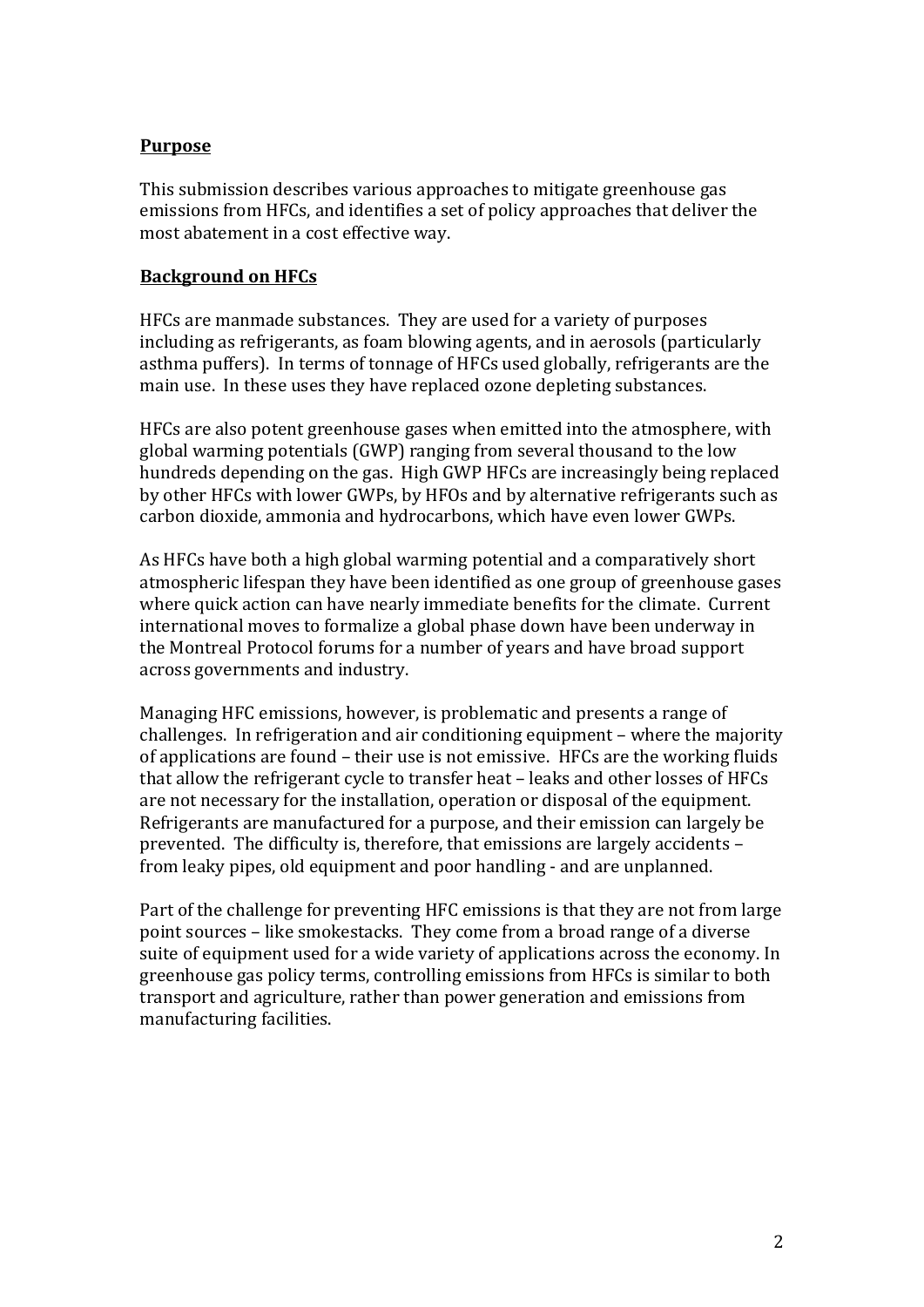# **Various approaches for mitigating HFCs**

There are two broad approaches for mitigating HFC emissions. There are upstream measures that attempt to control a market's capacity to access HFCs through controls on supply. They are also downstream measures that impact on the handling and application of these gases across a wide-range of industry sectors.

## **Downstream measures**

Since 2004, Australia has had a national comprehensive approach to managing downstream emissions, as is the case in virtually every developed country. As was demonstrated in the recent release of papers as part of the review of the Ozone Protection and Synthetic Greenhouse Gas Management Act (2004), these measures have delivered substantial emissions savings in a manner that derives benefits for the community and industry. The review of this legislation offers sensible opportunities to extend downstream measures.

Downstream measures typically include:

- 1. Containment and licensing These are measures designed to ensure high standards for servicing and maintenance. They typically cover minimum requirements for leak checking for large equipment, blanket bans on preventable emissions and minimum training and licensing requirements for service personal. In some jurisdictions, HFCs can only by bought, sold or handled by people with requisite skills and a license.
- 2. Product stewardship Measures focused on product stewardship are designed to provide an impetus  $-$  whether it is an incentive or penalty avoidance - for used HFCs to be recovered at the end of their life. At this point, depending on the program and the quality of the used gas, they can be either reused or destroyed.
- 3. Product bans These are government regulation specifying where these substances may not be used. They are typically used by Governments to ensure a transition to substances with lower GWPs where alternatives already exist, are commercially proven and are safely used in the marketplace already or to lower emission technologies. The best example of these measures in Australia is the ban on disposable cylinders which inevitably result in loss of control of refrigerant through the supply chain, access to refrigerant by untrained individuals, and inevitable emissions from the refrigerant remaining in the "heel" of the cylinder which cannot be removed.

Refrigerants Australia urges the Climate Change Authority to recommend the continued development of measures that directly reduce the emissions of HFC refrigerants as described above.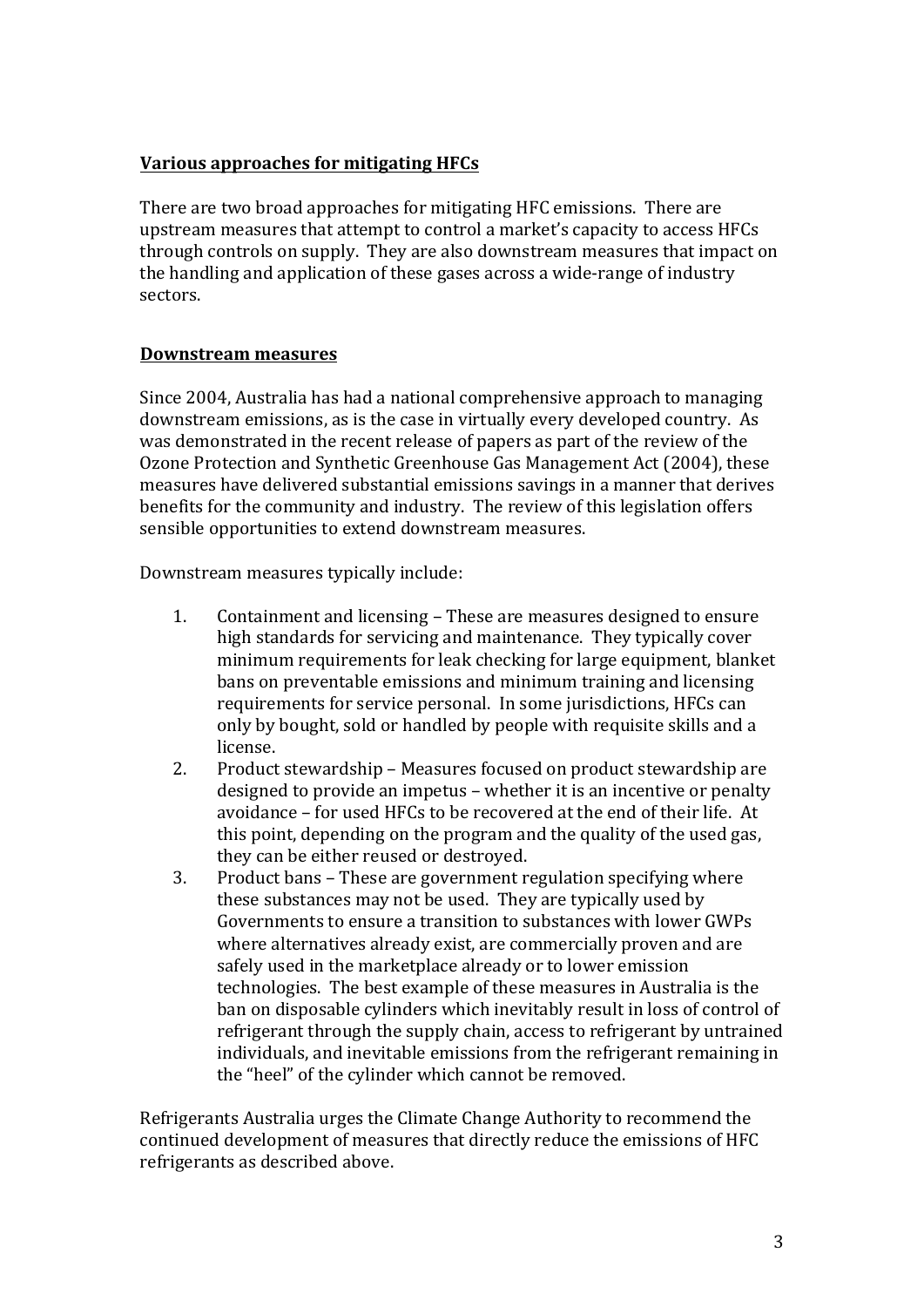#### **Upstream measures**

The other means Governments have used to attempt to control emissions is by influencing the market's ability to acquire HFCs on the basis that if HFCs are scarce, emissions will be reduced. The two broad measures in this basket of approaches include those measures that mean to limit the quantity of HFCs put on the market and others that look to directly impact on their cost. There is strong agreement among industry and most governments globally that the use of both types of controls simultaneously has inherent inefficiencies and would involve unnecessary costs to both the industry and the economy more generally without driving significant further abatement.

#### 1. Cost Measures

Governments have used a variety of means with the effect of raising HFC costs to an extent that depresses demand and creates incentives for the development and deployment of alternative products and approaches. This is a standard economic approach, which has been used across a wide-spectrum of economic activity to respond a wide variety of policy issues. Significant international examples of the use of increased cost to reduce HFC emissions include the Norwegian tax on supply of HFCs, the abortive Australian Emissions Trading Scheme, and the recently announced tax in Spain on HFCs used in servicing.

## 2. Supply Measures

These are measures that are designed simply to restrict supply, forcing use of HFCs into higher order goods. Typically, attempts to control supply of HFCs are based not on their weight, but rather their impact on the climate. The rationale for this approach is to encourage transition to lower GWP gases and alternatives where available, but having the market retain the option to assess and decide what solutions meet its needs best. The clearest examples of HFC phasedowns are the proposals in the Montreal Protocol to take this action globally, and the development of a new suite of F-Gas regulations by the EU that will see the amount of HFCs entering the marketplace in Europe decline by 79% by 2035.

## **Exploring Cost Measures**

The use of costs as a means to drive abatement does not provide policy makers with certainty of emissions reduction. Ouite simply the market can decide to pay the costs and purchase whatever refrigerant it wants regardless of its environmental characteristics and emissions risk.

Additionally, part of the rational for using cost measures  $-$  particularly emissions trading  $-$  is that by raising the operational costs for emissive (inefficient) equipment investors decide to purchase more efficient equipment that while it may have a higher capital cost, these costs are recouped over time through greater efficiency. This belief does not universally transcend the gap from the classroom to the boardroom. Operational costs, such as electricity prices, are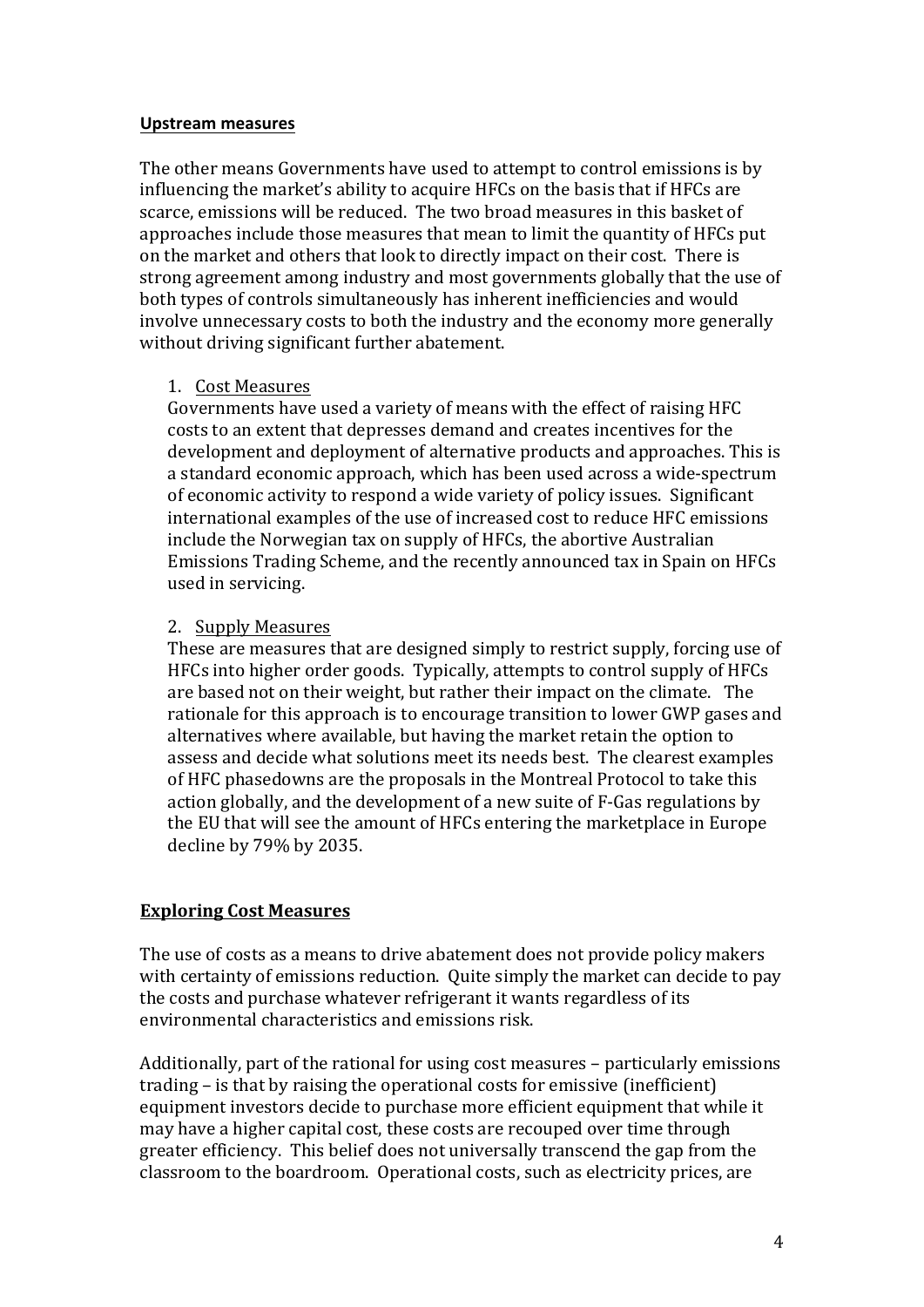often uncertain, paid for by other entities or simply overlooked in decisionmaking. As a result of this policy failure governments across Australia and globally have implemented a range of energy efficiency programs to support rational decision-making that drives lower emissions.

This understanding is more tenuous when it comes to refrigerants. Firstly, refrigerants are a minor cost of new equipment. More vitally, refrigerants are used only when needed on an ad hoc basis following a leak or other maintenance issue at some point in the future. It is difficult for a decision-maker looking to buy equipment today to consider what a cost might be in 10 or 15 years in the event that his equipment requires more refrigerant. Simply put, a price signal on refrigerant is muffled at best and does not guarantee emission reductions.

There are also some particular issues with emissions trading and refrigerants. Emission trading schemes are designed and intended for pollution  $-$  stack and tailpipe emissions. Refrigerants are manufactured for a purpose, and their emission can be prevented. Charging a carbon price on refrigerants prior to installation, use, and emissions is akin to charging a carbon price on coal that may stay in the ground.

Lastly, industry in Australia and other countries where cost measures were used observed a number of unexpected and negative consequences including:

- There were many examples of equipment owners keeping equipment in service with low charges and delaying equipment retrofit activities because of refrigerant cost. These activities lead to both higher power consumption (resulting in higher indirect emissions) and made equipment more prone to failure, which increased costs and led to increase probability of catastrophic loss of refrigerants.
- Higher prices of HFCs saw extension of the use of R22, an ODS, which was not subject to the carbon price.
- The higher price for refrigerants induced elevated levels of reuse by owners and service personnel, but without increase in reclamation. It seems highly likely that significant volumes of impure recovered refrigerant were installed into other systems. The use of poor quality refrigerant led directly to higher power consumption with increased direct emissions, increased breakdowns, higher maintenance costs, and increased leakage resulting in higher direct emissions over time.